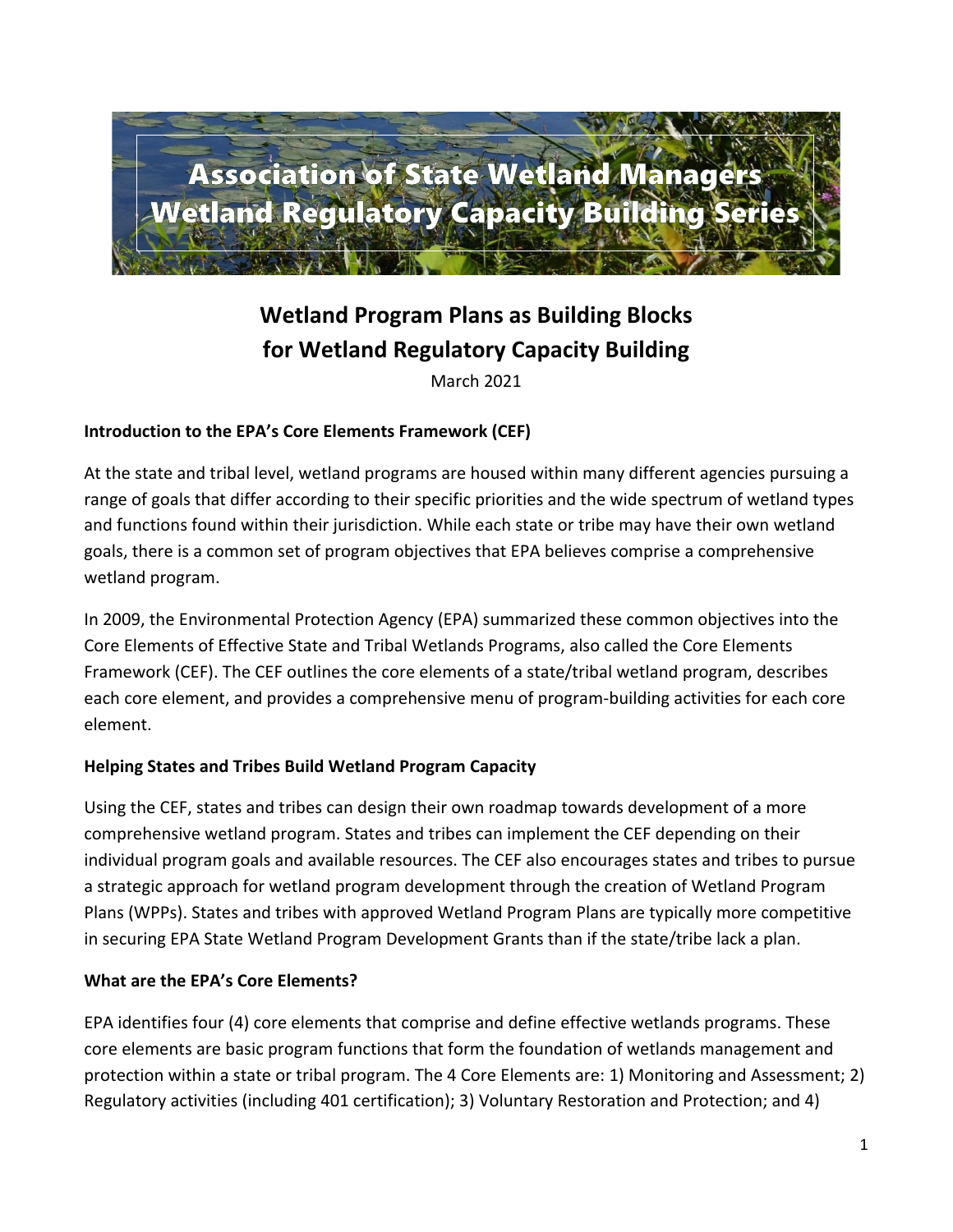Water Quality Standards for wetlands. For more information on the Core Elements visit the following: [EPA Core Element Framework](http://water.epa.gov/grants_funding/wetlands/cefintro.cfm) (including information on WPPs); [ASWM Wetland Program Plan Website](https://www.aswm.org/wetland-programs/wetland-program-plans)

### **Benefits and Minimum Requirements for Wetland Program Plans**

### **Benefits of having Wetland Program Plans (WPPs) for States and Tribes**

WPPs assist state and tribal program development by:

- Encouraging states and tribes to think strategically about what they are going to do over a period of several years to build their wetland programs.
- Facilitating a discussion between EPA and states/tribes that ensures both sides understand the direction a wetland program intends to take over a defined period of time.
- Serving as a communications plan in working with state or tribal leadership and potential partners or funders in identifying future needs and opportunities for program development.
- Allowing EPA to be more effective in providing useful technical assistance in program development.
- Improving likelihood of receiving EPA State Wetland Program Development Grants to help accomplish some of the regulatory program development tasks in the WPP.

#### **WPP Basics**

The development of WPPs is encouraged, but not mandated by EPA. They are reviewed, commented on, and approved by EPA Regions, but do not receive a "score." WPPs should be generally consistent with EPA's Core Element Framework, but do not have to include all 4 of the core elements. To ensure that WPP plans will meet EPA requirements, however, and to make the most efficient use of limited planning time and resources, states and tribes are encouraged to talk to their EPA Region early on about the content and process for developing WPPs.

### **WPP Minimum Requirements**

At a minimum, a state or tribal wetland program plan must include:

- A narrative description of overall program goal(s) for the defined period of the plan.
- Identification of actions/activities generally consistent with the Core Element Framework proposed to be undertaken.
- An implementation schedule for broader based actions and/or more specific activities (usually accomplished within an overall timeline of 3-6 years).
- If there are other documents that support a proposed action (e.g., monitoring or restoration strategy, etc.), please provide that reference (or a link in your WPP).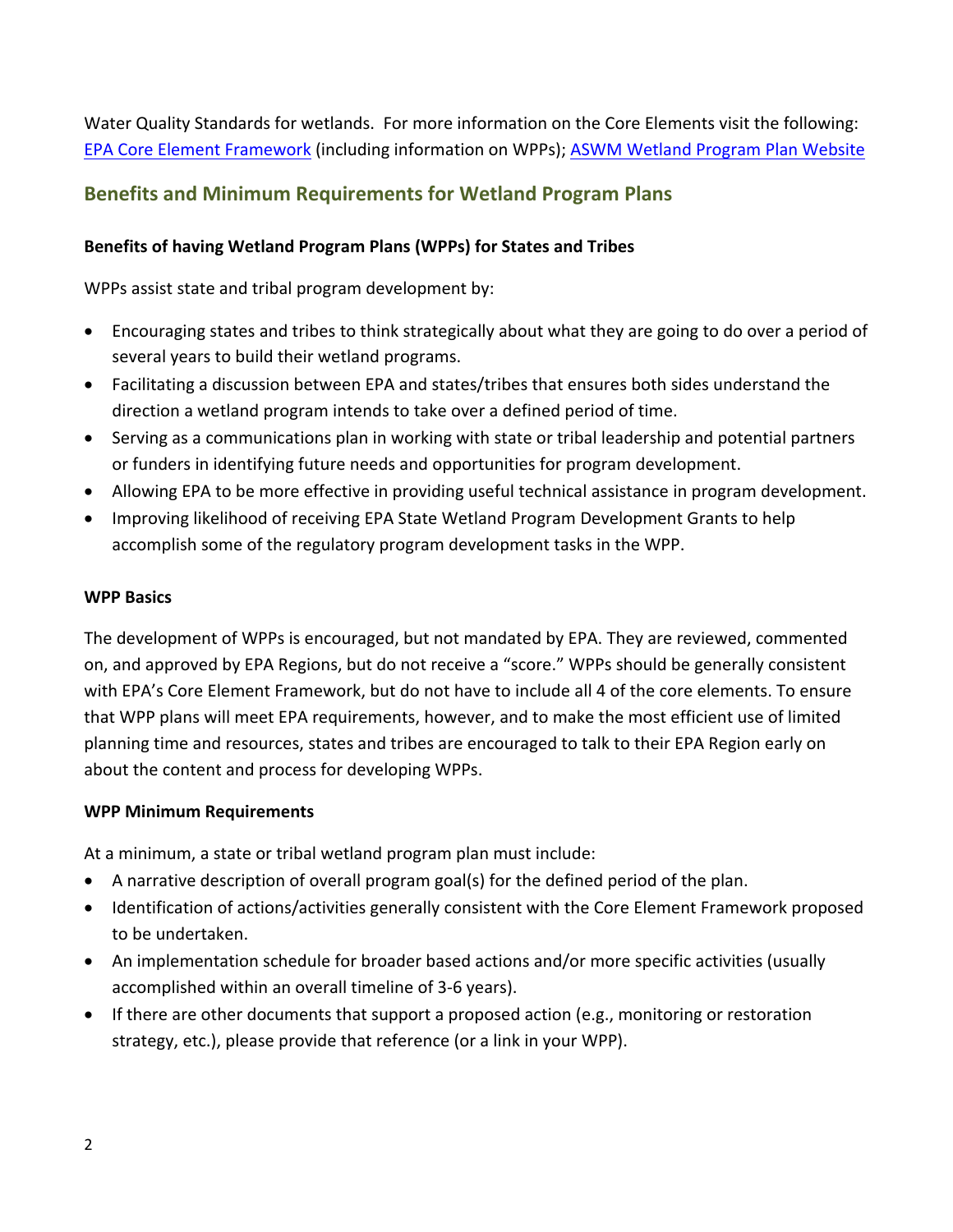### **Useful Wetland Program Plan Related Web-based Resources**

- [EPA Core Element Framework](http://water.epa.gov/grants_funding/wetlands/cefintro.cfm)
- [EPA Website for approved Wetland Program Plans](http://water.epa.gov/type/wetlands/wwp.cfm)
- [October 2009 WPP memorandum from](http://water.epa.gov/type/wetlands/upload/wetland_program_plan_memorandum.pdf) EPA
- [ASWM Wetland Program Plan Website](https://www.aswm.org/wetland-programs/wetland-program-plans)
- [ASWM Wetland Program Plan Handbook](https://www.aswm.org/pdf_lib/wetland_program_plans_handbook.pdf)

### **ASWM Archived Webinars on Wetland Program Plans:**

- [Introduction to Wetland Program Plans \(WPPs\)](https://www.aswm.org/aswm/aswm-webinarscalls/9722-past-2020-capacity-building-webinar#wetlandprograms)
- [Sharing EPA's "Refresh" to the Enhancing State and Tribal Programs \(ESTP\) Framework](https://www.aswm.org/aswm/aswm-webinarscalls/9722-past-2020-capacity-building-webinar#refresh032420)
- [Your Wetland Program as a Sustainable Finance Tool](https://www.aswm.org/pdf_lib/wpp/barnes_wpp_as_sustainable_finance_tool.pdf)

### **Developing Wetland Program Plans**

### **Developing Your Wetland Program Plan**

Over the years, common practices have emerged around the development of Wetland Program Plans (WPPs). Working collaboratively, EPA and ASWM have compiled some suggestions as your state or tribe explores or begins to develop their WPP.

- Identify the resources that you are trying to address (maps are useful, or a narrative description of wetland types found in your area, etc.).
- As you outline and develop your plan, consider how some of your proposed actions can support or build upon one another (e.g., monitoring and assessment activities can be used to support restoration efforts).
- Be sure to articulate your goals and objectives for each core element. Actions should reflect how you plan to achieve those goals and objectives. Describe your proposed actions as specifically but as simply as possible.
- Associate a "who" with an action if possible. Identifying responsible parties for each action can help with planning and implementation.
- If your state or tribe is a past EPA Wetland Program Development recipient, explain how those previous efforts tie into your future efforts. If WPP is being developed under a current EPA grant, identify the grant number.
- Make sure to identify a point of contact for the plan so others know whom they should address questions about the WPP or the actions contained within it.

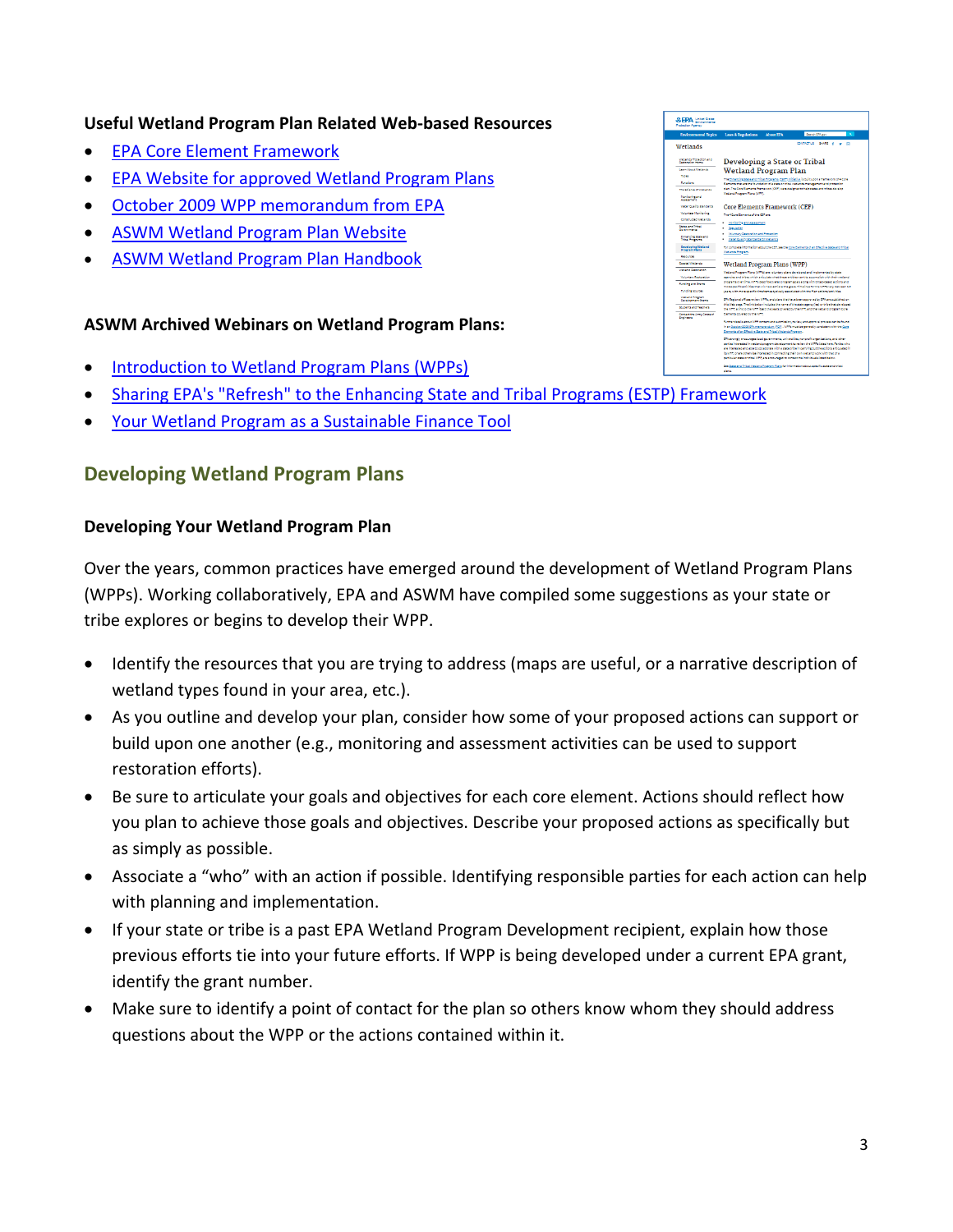### **Looking at Existing Approved State and Tribal WPPs**

To view examples of other Wetland Program Plans, check out EPA's current WPP website, which includes all formally approved state and tribal WPPs in the United States: <https://www.epa.gov/wetlands/state-and-tribal-wetland-program-plans#r1>

### **Creating Access to Partnerships and Funding through WPP Development**

### **Using WPPs to Access EPA Wetland Program Development Grants (WPDGs)**

Only program development activities can be funded through WPDGs (i.e., implementation activities cannot be funded). WPDG proposals can be awarded to develop WPPs or carry out the regulatory program development activities in an approved WPP. WPDGs including WPP planning are placed in a separate "track" in the WPDG Request for Proposals (RFP) and do not compete against non-WPP proposals. However, there will be more money made available in the WPP track of the WPDG RFP relative to the number of proposals

Learn more about EPA's WPDGs here: [https://www.epa.gov/wetlands/wetland-program-development](https://www.epa.gov/wetlands/wetland-program-development-grants-and-epa-wetlands-grant-coordinators#about)[grants-and-epa-wetlands-grant-coordinators#about](https://www.epa.gov/wetlands/wetland-program-development-grants-and-epa-wetlands-grant-coordinators#about)

#### **Bring Partners in on Planning Early and Often**

Consider engagement with other program partners/supporters in putting together your WPP. Think of this as an opportunity to include other partnership efforts that intersect with your activities. Partnering is not a requirement for WPPs, but it can be helpful. Instead of thinking about WPPs as something you are doing just to access EPA funding, consider other potential funding sources (either from partners or that can be leveraged through partnering efforts) that could fund these actions. During your WPP development, identify your partners and briefly describe who is doing what.

### **About Wetland Program** Development Grants (WPDGs)

WPDGs provide eligible applicants an opportunity to conduct projects that promote the coordination and acceleration of research, investigations, experiments, training, demonstrations, surveys and studies relating to the causes, effects, extent. prevention, reduction and elimination of water pollution.

Requests for Proposals (RFPs) are typically put out in the spring time.

WPDGs assist state, tribal, local government (S/T/LG) agencies and interstate/intertribal entities in building programs to protect. manage and restore wetlands. States, tribes, local governments, interstate associations, and intertribal consortia are eligible to apply for the Regional WPDG Request for Proposals (RFPs). Nonprofits, interstate associations and intertribal consortia are eligible to apply for the National WPDG RFPs.

WPDGs provide applicants an opportunity to develop and refine comprehensive state/tribal/local government wetland programs. These programs are meant to:

- . Build the capacity of state/tribal/local governments to increase the quantity and quality of wetlands in the U.S. by conserving and restoring wetland acreage and improving wetland condition.
- . Use one or more of the following "Core Elements" in order to achieve this goal.
- · Category Definitions · Eligible Activities for **WPDGs**
- · Wetlands Factsheet
- Series WPDG Case Studies
- . Building State and Local Capacity to **Protect Wetlands** (Brochure)
- · <u>Frequently Asked</u>
- Questions - Tribal WPDG
- Frequently Asked Questions (FAQs)